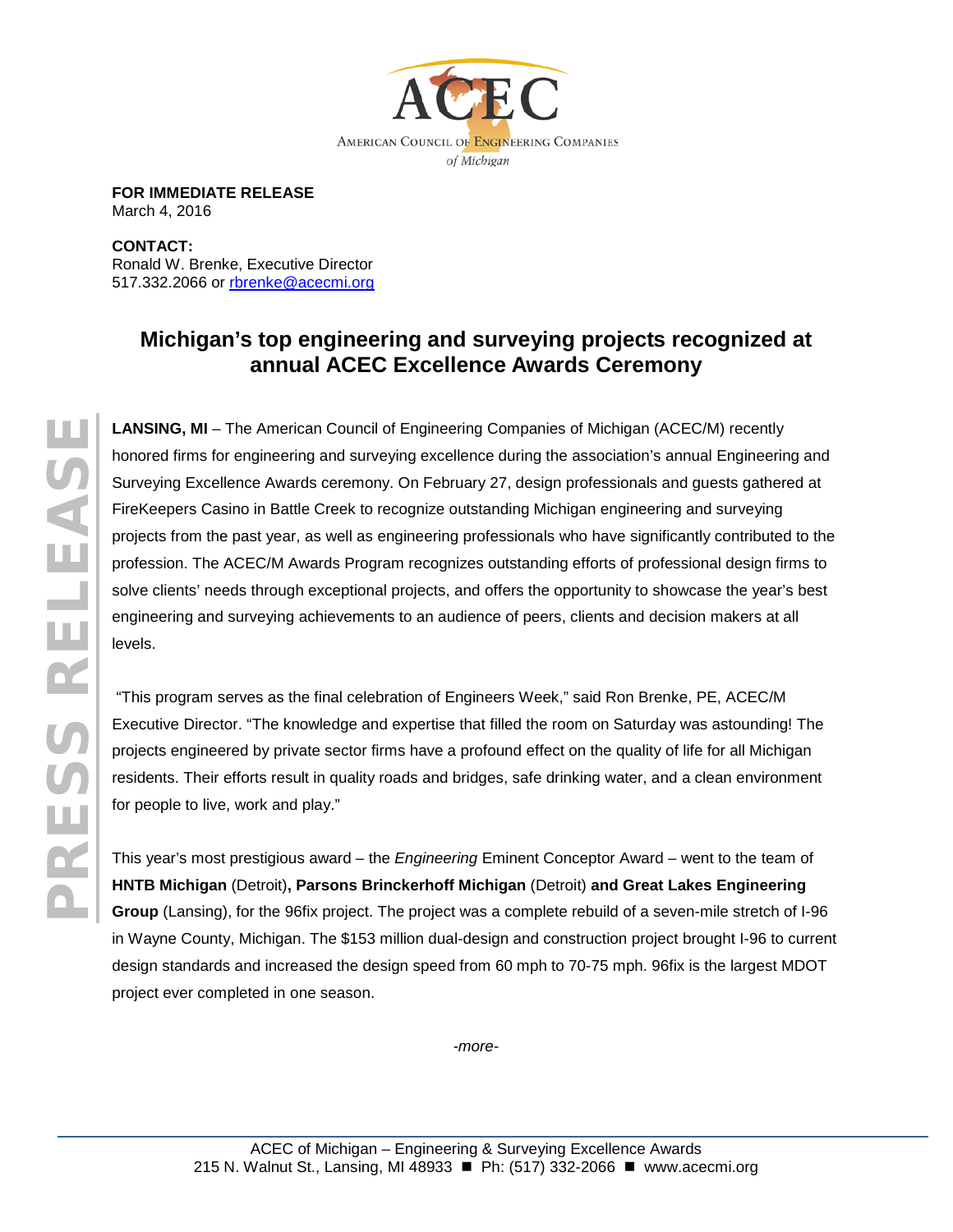## *Engineering/Surveying Excellence Awards*

Four firms were honored with an Engineering Honorable Conceptor Award: **OHM Advisors** for the Diverging Diamond Interchange Conceptual Design (Auburn Hills) and for The Northwestern Connector Triangle Project (Farmington Hills and West Bloomfield Township); **Byce & Associates, Inc.** for Bell's Brewery, Inc. New Bio-Energy Facility; **Fleis & VandenBrink Engineering, Inc.** for the Novel Measurements Pinpoint I&I for Removal project (Berlin Charter Township); and **Harley Ellis Devereaux** for Detroit Medical Center Cardiovascular Institute.

Engineering Merit Awards were presented to **Hubbell, Roth & Clark, Inc.** for Marysville Protects the St. Clair River; **Harley Ellis Devereaux** for Cornerstone South Tower Addition; **Somat Engineering, Inc.** for Dearborn Intermodal Facility (Galesburg); **HNTB Michigan, Inc.** for DTE Duct Bank Along Woodward Avenue; **ROWE Professional Services Company** for Lake Huron Water Supply Intake; **TranSystems** for M-231 over Grand River; **The Mannik & Smith Group, Inc.** for Mcity Autonomous and Connected Vehicle Test Facility; **Tetra Tech** for Perry Street Diversion Pump Station; and **Alfred Benesch & Company** for US-131 at I-94 BL (Stadium Drive).

This year's *Surveying* Eminent Conceptor Award went to **Wade Trim** (Flint), for the I-75 over Rouge River and Fort Street Design Survey. This complex design survey mapped two miles of eight-lane highway and two bridge structures for the Michigan Department of Transportation to design future deck replacements. Data was edited, merged and delivered using the largest application of MTL scanning, STLS scanning, and conventional surveying ever performed in Michigan.

A Surveying Honorable Conceptor Award was presented to **Nowak & Fraus Engineers** for the Amtrak ADA Stations Program.

The Board Design Award was given to the team of **HNTB Michigan** (Detroit)**, Parsons Brinckerhoff Michigan** (Detroit) **and Great Lakes Engineering Group** (Lansing) for the project board designed to 'tell the story' of the 96fix project.

This year's ACEC/M Vernon B. Spalding Leadership Award was presented to **Walter H. Alix, PE, PS**, of **Hubbell, Roth & Clark, Inc.** to honor his outstanding leadership roles in ACEC and several community organizations. The ACEC/M Felix A. Anderson Image Award was presented to **William G. Westrick, PE,** of **Anderson, Eckstein and Westrick, Inc.** for his actions and contributions to enhance the image of the profession.

The Eminent and Honorable Conceptor award winners are eligible to compete at the National ACEC engineering competition in Washington, D.C. For more information on the projects and award winners, please contact ACEC/M at 517.332.2066 or visit their web site at [www.acecmi.org.](http://www.acecmi.org/)

*-more-*